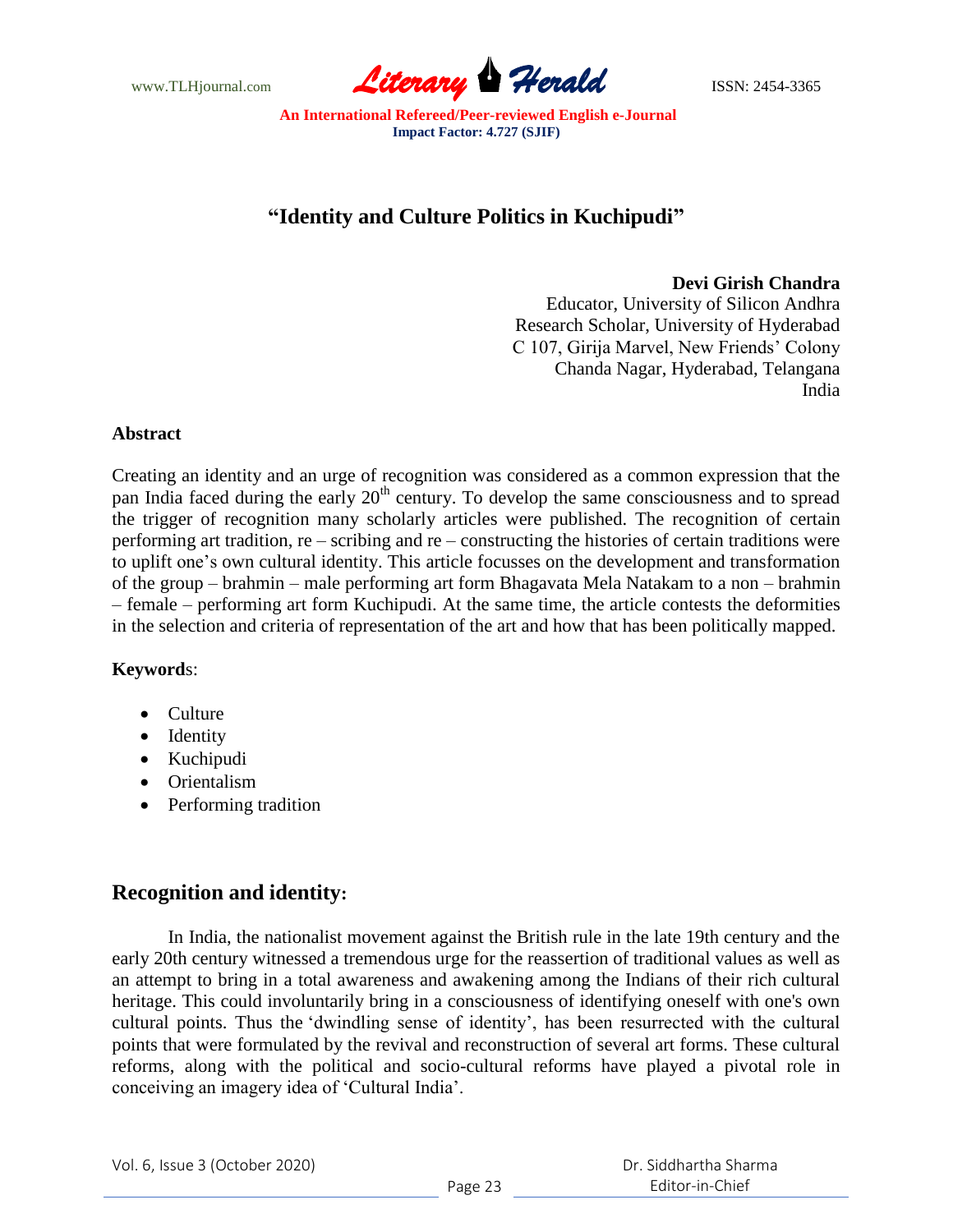

Creating an identity and an urge of recognition was considered as a common expression that the pan India faced during the early 20<sup>th</sup> century. To develop the same consciousness and to spread the trigger of recognition many scholarly articles were published. The recognition of certain performing art tradition, re – scribing and re – constructing the histories of certain traditions were to uplift ones own cultural identity. This research work focusses on the development and transformation of the group – brahmin – male performing art form Bhagavata Mela Natakam to a non – brahmin – female – performing art form Kuchipudi.

Kuchipudi, is a physical place, a village located in Krishna District, along Krishna river. The earlier name of the village Kuchipudi was referred as Kuchelapuram. The literary narratives<sup>1</sup> on Kuchipudi have mentioned this fact that Kuchipudi is the current name of then Kuchelapuram. But the reasons to the shift in the name has not been traced in the literary sources. The interviews with eminent artistes of Kuchipudi also referred that *over a period of time the name has been transformed<sup>2</sup> .* But the reasons and the year in which that has been transformed is unclear. The literal meaning of "Koochi" is small and "pudi" is village. So, it could be an identification of a small village at that part of Krishna district because geographically there is another physical place named 'Pedapudi' which translate to a big village.

## **The Orient perception of Kuchipudi**

The literary narratives on the Orient and Occidental view of the "puritan" concept of the Victorian Era suggest that it was impossible for the Orient to accept certain practicing traditions of India. They could never understand the ideology attached and associated to the Indians performing and practicing traditions. They bifurcated India from the associated culture, heritage and arts. The colonial rule could not 'digest' the practice of devadasi system in India, and they denounced the system in 1911. On parallel to this, there was another form of dancing that sprouted, and that was named as Orient form of dancing. This was referred to the dance pieces that were choreographed by the artistes in the West, taking their inspiration from East. Many western stalwarts have attempted this either through paintings, or literature or their direct entry to India had inspired them to formulate something of that flavor. The artists like, Ruth St: Dennis, Anna Pavlova, La Meri and Ragini Devi are some of the main stalwarts among them. La Meri and Ragini Devi came to India and learned the Indian forms from the "authentic Gurus". La Meri visited India in 1936, she learnt Bharatanatyam under the tutelage of Papanasam Vadi Velu Pillai and Mylapore Gowri Ammal and Kathak from Ram Dutt Misra. Ragini Devi is considered to be

 $1$  Refer articles written by

Rumya Putcha *Between History and Historiography*

M. Harshita"s article *Impersonations: The Artifice of Brahmin Masculinity in South Indian Dance*, Reginald Massey"s *India's Dances: Their History, Technique, and Repertoire*

There were many online reading sites like "good read" where the evolution of the place name Kuchipudi was defined as "*Kuchipudi itself is a shortened form of Kuchelapuram or Kuchilapuri, which in turn is believed to have originated from Kuseelavapuri – the abode of the Kuseelavas. Kuseelavas were bands of actors wandering from place to place".*

Also refer Rajyalakshmi Seth"s *Annotated Bibliography on Kuchipudi Dance Sources* 2 Personal interview with Vedantam Shanthi and Pasumarthi Seshubabu

Vol. 6, Issue 3 (October 2020)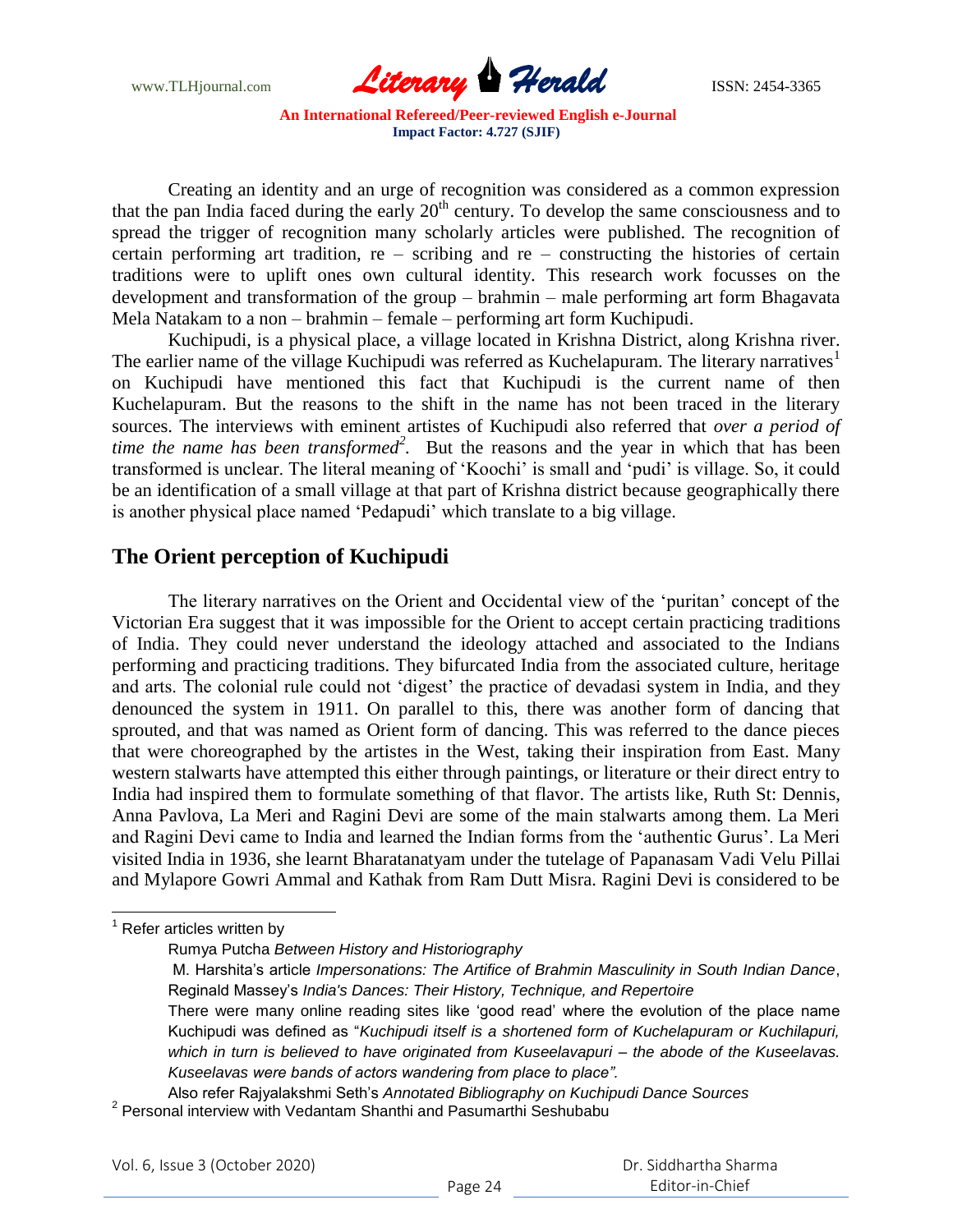

the first Western artist who brought Kathakali outside Kerala and presented it in other parts of India, which she did in the year of 1932, with Kalamandalam Gopinath as her partner (Mohan Khokar, 1981). The Orient form of dancing has become very popular in the West, with the help of visionaries like Uday Shankar, they teamed up to explore the rustic nature of India. On contrary to that, Occidental was preparing itself to bring back its lost glory with the revival and reconstruction of its own forms. In this course, there was a process of nationalism, state patronage and sponsorship that was instigated in the appropriation of certain regional art forms as "national" and therefore they fall under the category of "classical". The paradoxical part of the whole scenario was the one who appropriated Indian dance forms were marked as modern subjects and Indian dancers as carriers of tradition.

Apart from these, there is another group of artistes who dedicated their lives to the Indian performing art traditions. They did not appropriate the form, but they went ahead to find the routes, learn, understand and analyze the form. They facilitate and make a path for the classical performing traditions to be accepted globally. Most importantly they propagated the forms widely not only among Orientals but also to Occidentals. Their literary narratives are substantiated works on the early Indian performing art traditions and the socio – political scenario prevalent at that time.

### *The Cultural Revivalist*

This was the title given to Ragini Devi by *The New York City<sup>3</sup>*, on 29<sup>th</sup> January 1982 while announcing her death. She was widely known as an American who introduced "cultural revivalism" in the classical dance tradition in United States as well as in India. Born as Esther Sherman, she was deeply interested in dance. She has many books to her credit. She was born in Michigan in the United States in 1896, as Esther Sherman. She had deeper fascination for the Indian dancing at an early age of eight. It is said that as a teenager, she attempted to study the texts Natyasastra and Abhinaya Darpana with the help of a Sanskrit pundit. She had performed in the social functions her own versions of Indian dances. For these performances she took help of Indian students who lived in New York and the music accompanied were of Indian musical instruments. This passion of hers was further ignited when she saw a presentation (as slide show) of Kathakali by the scholar Dr James Cousins. Esther was drawn to India and her zest made her believe that she was an Indian in her previous birth. Thus, she met Indian physicist Ramlal Bajpai, whom she married, and changed her name into Ragini Devi<sup>4</sup>.

In 1942, she published *Nritanjali: An Introduction to Indian Dancing*, this was her first published book on Indian dancing written in English. It was in 1932 that she had her first contact with the dance form Kuchipudi. She states that

*In Kuchipudi Nritya Indian classical dancing has found a fluent medium of dramatic expression in dance form having an extensive vocabulary of gestures* 

Vol. 6, Issue 3 (October 2020)

<sup>3</sup> Refer column "People, Places, Things": *Cultural Revivalist, Ragini Devi, Dies.* The New York City. News India. January 29, 1982. pp:4, procured from the archives of Sangeet Natak Akademi<br><sup>4</sup> The brief bio of Ragini is from the article written by Sukanya Rahman published by the Indian

Express on 07/06/2002, procured from the archives of Sangeet Natak Akademi.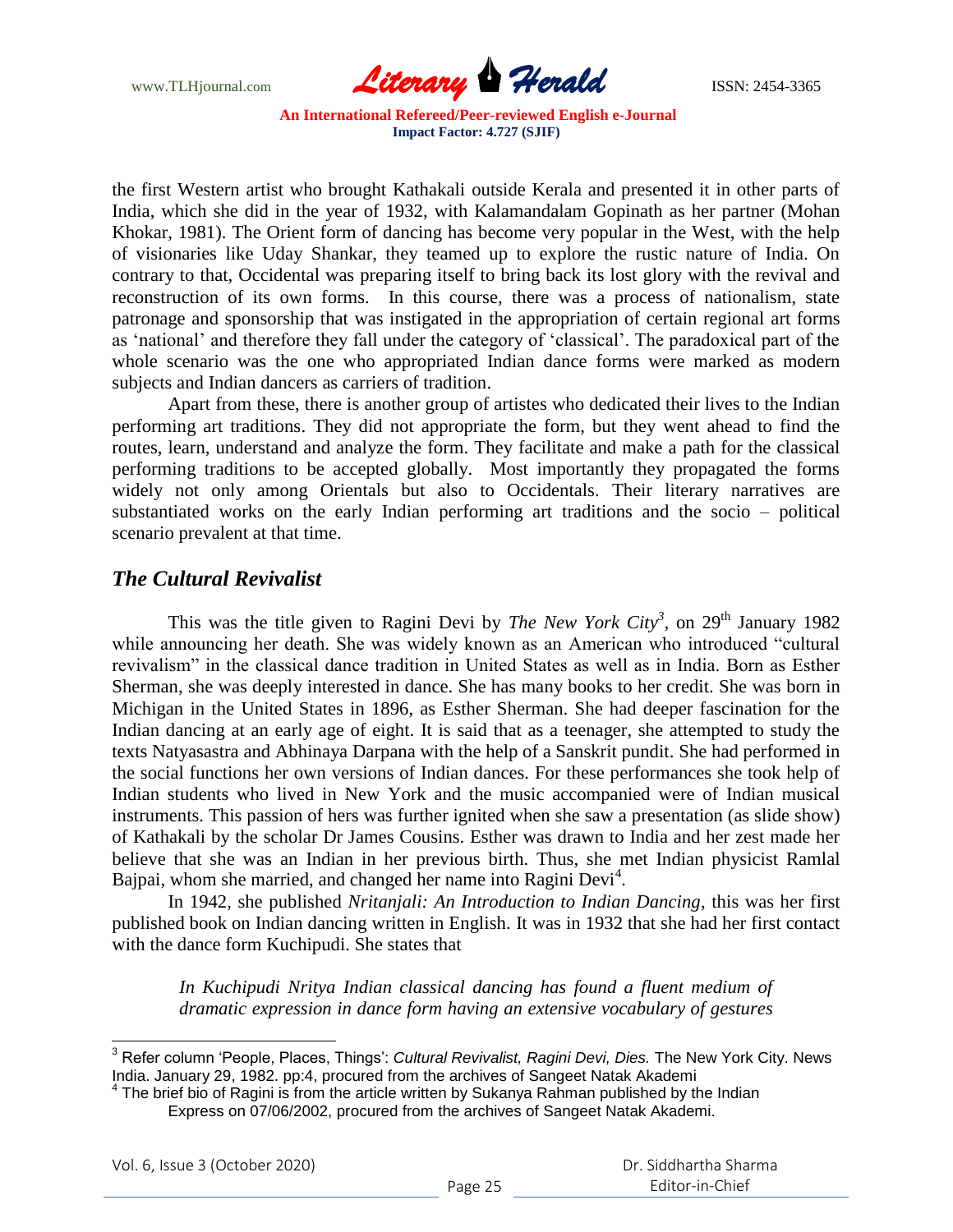

*for conveying narrative and dramatic themes, moods and states in the Natya Sastra tradition.* 

(Marg 1966:37)

She went to Beszwada (current Vijayawada) from Madras to attend performances of Kuchipudi artistes. She was very much impressed by the *clarity of abhinaya and the vitality of the mimetic dance.* This urged her to request Vedantam Chinta Venkataramaiah, the guru to teach her. She had chosen Dasavatara Sabdam as an item to be learnt from the repertoire. The guru asked Vedantam Raghaviah to instruct her demonstration. Venkataramaiah himself wrote the Telugu text for her. She described about the gestures that she had written at that time during her stay at Kuchipudi. Though in the article *The Revival of Kuchipudi Nritya* she widely spoke about the repertoire, presentation and history of Kuchipudi, nowhere she mentioned about her performance. Ragini had clearly mentioned that she taught Dasavathara Sabdam to Indrani, her daughter.

The program posters, reviews and literary sources describe that the presentation of Ragini included some Indian dances and Kathakali, Kuchipudi was mentioned nowhere. But her extensive literary work about Kuchipudi in *Dance Dialects of India* and articles published in many magazines have opened up a new outlook for Kuchipudi in a wider reading circle. She never forgot to explain her love and passion towards Kuchipudi. On literary work saw her concern for the future of Kuchipudi too. Though Ragini was widely accepted in the Indian performing scenario, she definitely had to work a lot to make a mark in West. She believed that inorder to recreate the spirituality and essence of Indian performing forms, one had to feel the Indianness. *The American Weekly* in 1926, published an interview of Ragini, in which she described herself as a

*girl of Kashmir, a high – caste brahmin. Who had spent much of her childhood in the secret sanctuaries of India and Tibet, studying the invisible dances and inaudible music of Tibet – dancing that cannot be seen by the untrained eye and music that cannot be heard by the untrained ear.* (Thobani 2017:35)

This throws light on the fact that she had to act and make belief herself as an Indian in order to perform the Indian art form. The question of authenticity continuously contested inside which made her change her name. The 'insider' – 'outsider', the oriental – occidental ideas might have created a lot of dispute in her. But her art and work were greatly approved in India. Esther Sherman is an out product of imagined community. As Benedict Anderson aptly coined the term *Imagined Community*, which depicts nation as a socially constructed entity that consists of people who perceive themselves as part of that group. The moment she changed her name to Ragini Devi, she has become part of imagined community where she perceived herself as an Indian passionate about dance.

 The title of the brochure *Ragini Singer of Hindu Songs, Dancer of Hindu Dance, Player upon the Tampura and Sitar* is a highly political move to be part of the imagined community. The repeated usage of "Hindu" where she connotes the word to both religion and language that

Vol. 6, Issue 3 (October 2020)

 Dr. Siddhartha Sharma Editor-in-Chief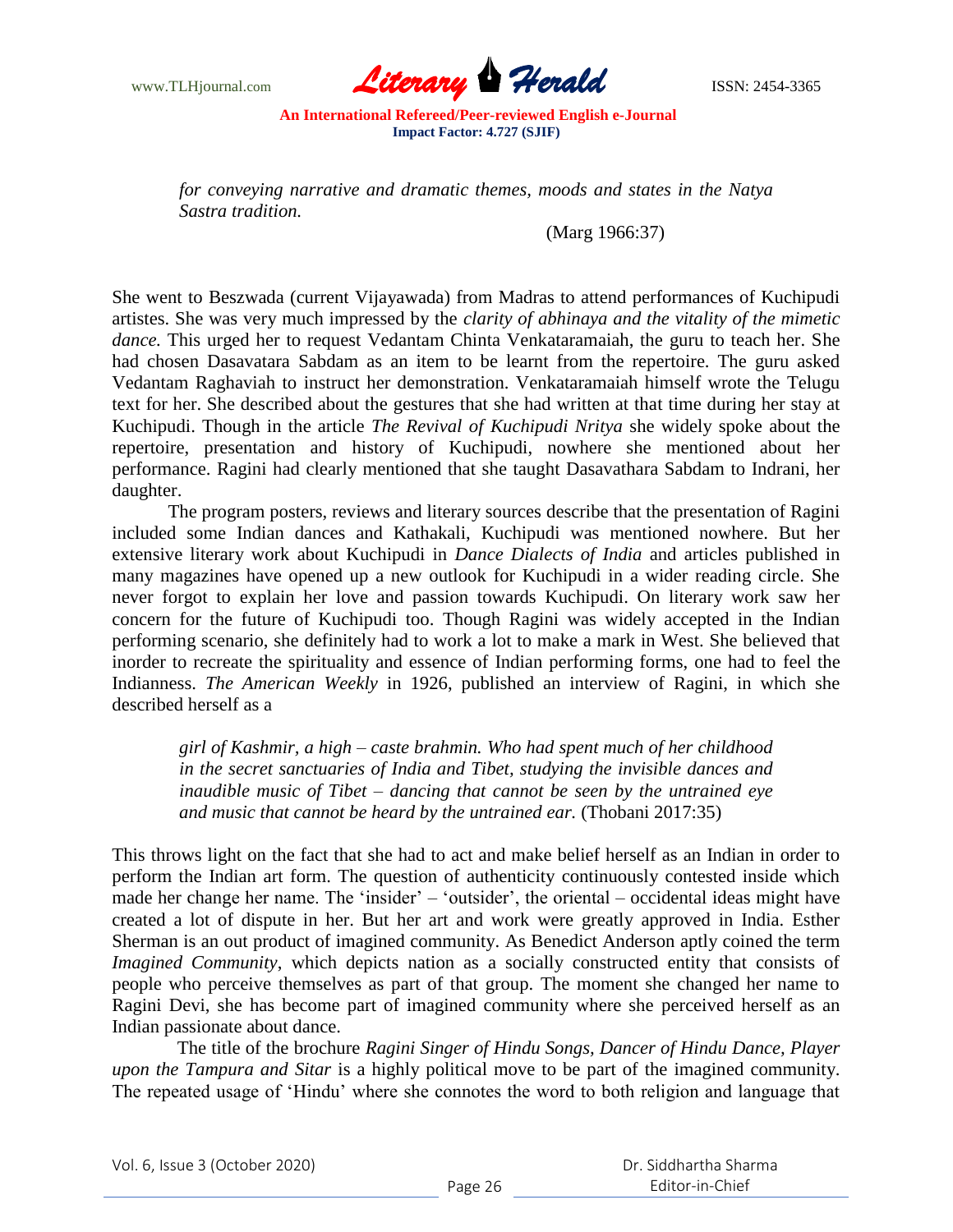

gives an authenticity of Indian in an Orientalist view. Even her interview on American Weekly where she claims herself as a high class brahmin denotes the aftermath of the invented tradition that she perceived when she was in Madras. She has seen the reconstruction of the history of the performing tradition, where the 'brahmin, high – class' was accepted. She might have anticipated that in order to part of the performing tradition she would have to project herself as high class brahmin. Even when she performed in India, it was written that nobody could deny that she hailed from a high class Indian brahmin society. She was politically and secretly secured in her imagined community leaving no room of doubt either in West nor East.

## *Goddess of Oriental Art<sup>5</sup>*

Indrani Rahman, daughter of Ragini Devi (Esther Sherman) and Ramalal Bajpai, was born on 19<sup>th</sup> September 1930 at Madras Presidency (current Chennai). Indrani was born into the elite, multicultural social milieu. She has learnt from her mother to be fiercely independent and liberal minded. She was initiated into dance by her mother and at the age of nine she accompanied her mother for performances. Both mother – daughter duo gave scintillating performances in the West and East alike. Little Indrani underwent training in Bharatanatyam under the tutelage of Chokkalingam Pillai and later she moved to Bezwada (current Vijaywada) where she imparted training in Kuchipudi from Korada Narsimha Rao. She furthered her training in Odissi and Mohiniyattam too.

Indrani's Indian debut was at the New Empire Theatre in Calcutta in 1950. Since then, following her mother's footsteps she had given performances in all parts of India<sup>6</sup>. In the beginning of the mid 1950"s, the Ragini-Indrani mother-daughter duo, undertook extensive overseas tours. They have performed in various cities across the globe and enthralled the hordes of classical dance lovers. Indrani Rahman became the first dancer, who performed on the National tour by the Asia Society in 1961.

She has received ample accolades including the *Femina Miss India* Award in 1952, *Padma Shri* in 1969 and the *Sangeet Natak Akademi Award* in 1981, for her contributions in the field of dance. She was also a faculty member of the dance division of *Juilliard School* in New York"s prestigious *Lincoln Center for the Performing Arts in 1976*. Indrani Rahman died on 5 February 1999 in New York, Aged 68.

Regarding her performance at Ted Shawn"s Annual Jacob"s Pillow Dance Festival drew highly enthusiastic capacity audiences. The prominent factor of the whole performance was the introduction given to Indrani by Ted Shawn himself as *fine, technically perfect exponent of the dance form of her native land. It is a privilege for me to have her and her fine troupe appear on stage<sup>7</sup> .* The *Choreography Excellent* quoted "New York Times" and described Korada as *a* 

<sup>5</sup> Refer *In her Mother's Footsteps: Indrani completes Triumphant US tour.* This article was published in American Reporter on 7/09/1960. This article states that Indrani was referred like this by the dance critics of New York.

 $^6$ lbid. 7 Ibid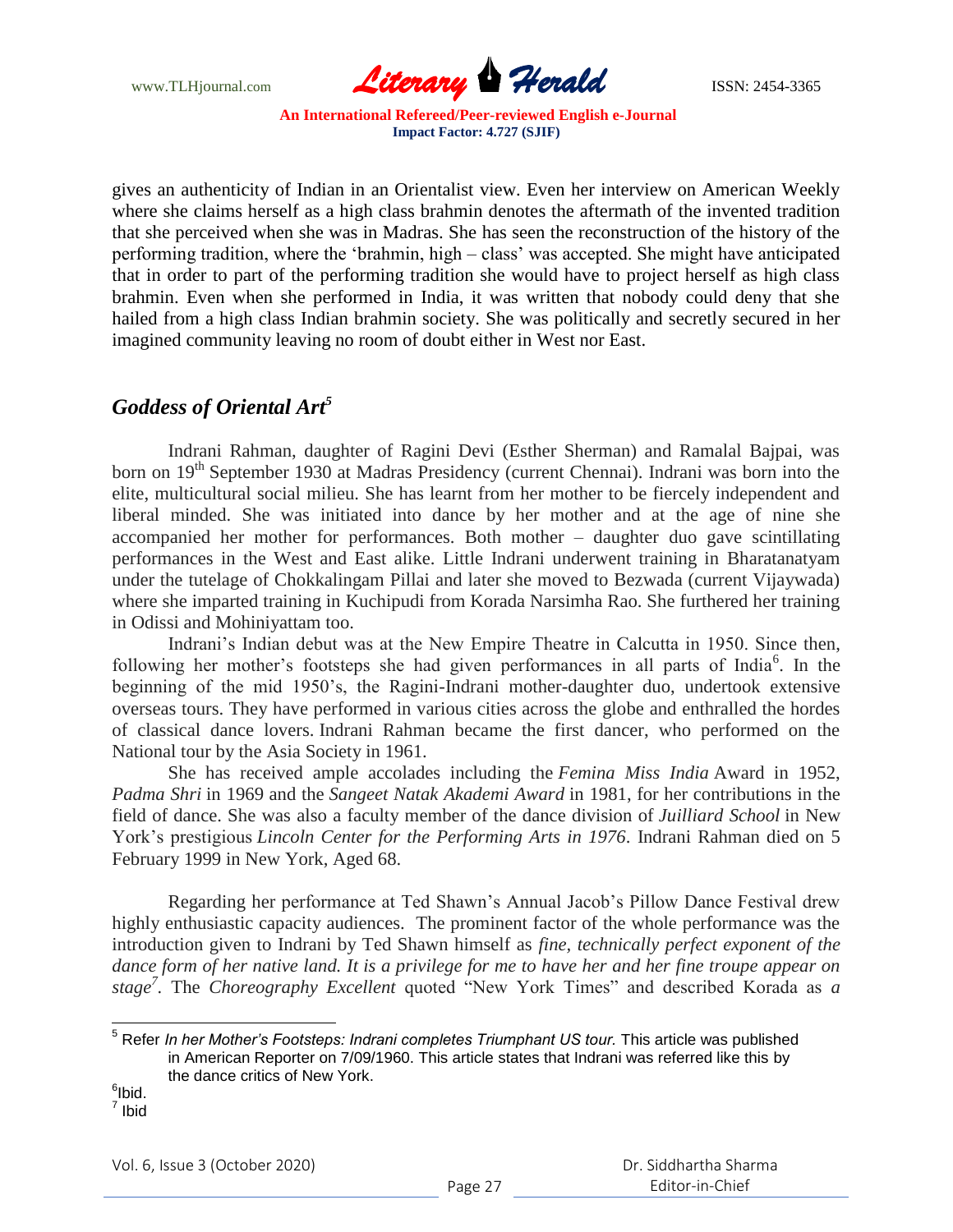www.TLHjournal.com **Literary Herald Herald ISSN: 2454-3365** 

*character dancer who was outstanding.* In New York, her presentation *Temple Rhythms of India*  at the Barbizon Plaza Theatre received enthusiastic response from New York audiences. Dance critics hailed her as *an exceptionally beautiful woman and a highly exciting dancer and a goddess of Oriental Art<sup>8</sup> .* 

Indranis" performances were entitled as *Indian Classical Dance*, in which she would incorporate items from different performing art genres. Her presentation was an amalgamation of items from Bharatanatyam, Kuchipudi, Odissi and Mohiniyattam. But, the reviews of the performances have highlighted Kuchipudi as the focal point of her presentation. It could be stated that the Orient audiences had recognized the vitality, vigor and vivaciousness of Kuchipudi. Thus, the art form was well accepted and recognized in the West.

Some of her performances were funded by the Government of India. Her American tour in 1960 is one such. She is the first Indian dancer to receive a Government of India travel Grant for an American visit<sup>9</sup>. In all her international performances she was accompanied by Korada, her Guru and her dancing partner. Almost all her Kuchipudi performances were either conducted by him as a Nattuvanar or he performed along with her as her dancing partner.

The performance reviews traced through the research work reflect the kind of exposure and wide acceptance that Indrani received. Her choreographic works had been acclaimed with rave reviews as an Oriental performer who functioned for the upliftment and popularization of different classical genres of performing tradition. She, along with Korada were able to create an identity for the art form Kuchipudi, even before it was popular among the East. Ragini and Indrani could be considered as facilitators who could bring in acceptance for Kuchipudi among the Orientalists. If Ragini was able to articulate about the art form through her literary works, Indrani was able to popularize it through her performances. These literary works and the performances highlight the admiration and acceptance that they could bring forth among the global audience.

On the other hand, the article argues the facts that might have allowed Indrani or Ragini to project an authoritative approach to reach the orientalist audiences as cultural ambassadors of India. The literary resources heighten the social contacts that Indrani maintained after shifting from Calcutta to Delhi. Through her contact points, it was easy for her to get into the cultural milieu of performing arts, that also made her eligible to attain funds for travelling as well as performing. The article *Canvas of Custom* by Nitya describes the view of Sukanya (Indran"s daughter) regarding the importance of the contact points that facilitated her to get into the mainstream performance.

*When Gandhiji died, Pandit Nehru asked my father to design the Gandhi Ghat and he also designed one of the tallest buildings in India, the New Secretariat in Calcutta. So it caught the eye of Panditji and he was brought to Delhi as a senior architect and then chief architect. In 1952 we moved to Delhi. Soon my* 

<sup>&</sup>lt;sup>8</sup>.Ibid

<sup>9</sup> Refer *In her Mother's Footsteps: Indrani completes Triumphant US tour.* This article was published in American Reporter on 7/09/1960.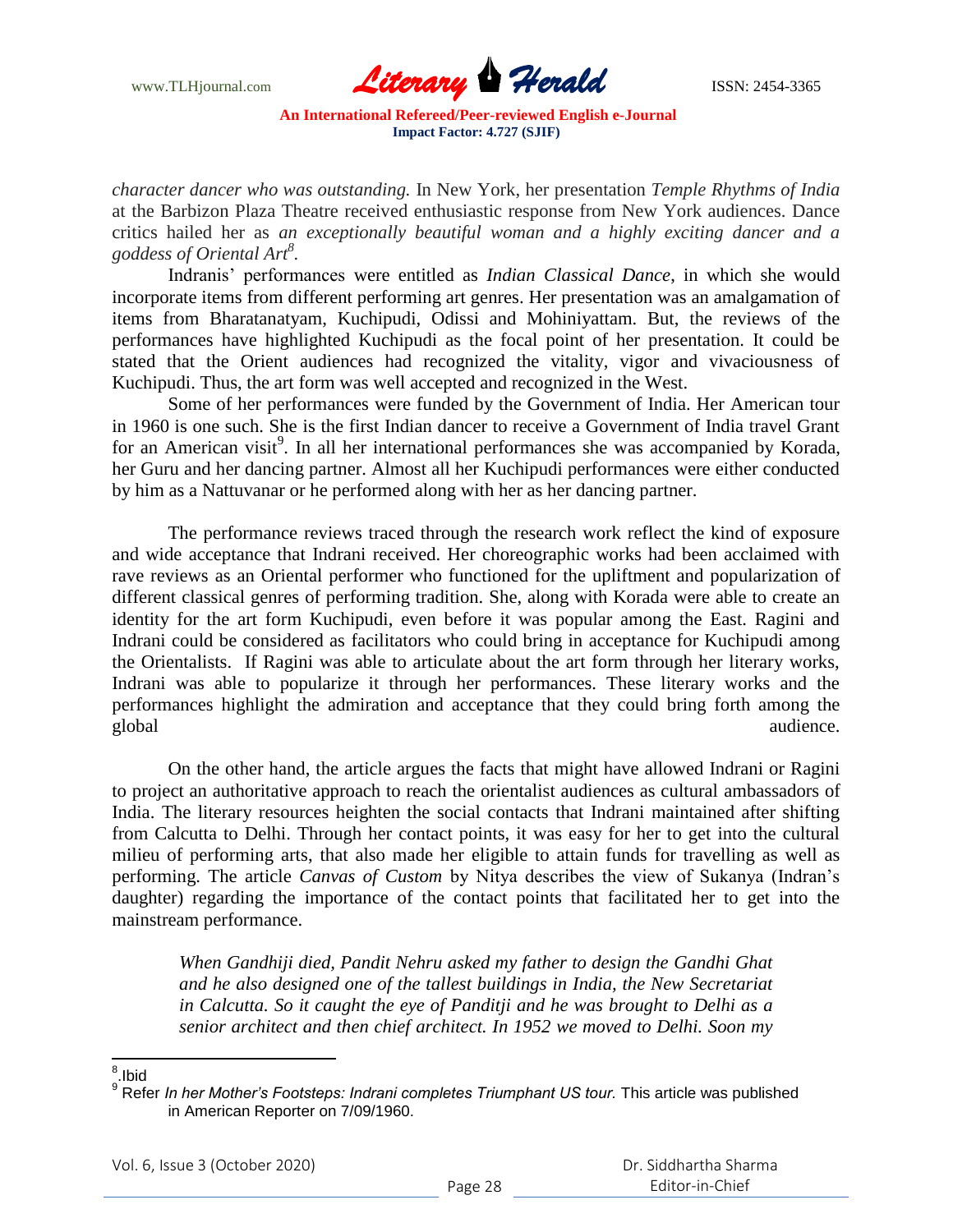

*mother and our family got involved in a sort of the renaissance of the arts. Every evening we had artists, musicians, dancers and painters in our house and it was then a very creative time for India. Nehru was sending my mother abroad on numerous cultural delegations<sup>10</sup> .*

These aspects make it clear that it was not only the love for the art form but also the circumstantial inferences where supportive for them. In this context, one aspect that need to be highlighted is the normal mental conditioning of press, media, cultural activists and the artists during the 1950's to 1960's. Their notion of highlighting an occidental performance and popularizing an art work should also be contested. The cultural strands in which a performance should be evaluated to understand the criteria of review. In this matter the review of Indrani by Abinash published in *Hindustan Standard* stand apart.

*Indrani presented two Kuchipudi numbers – Chamundeshwari Sabdam and Mandooka Sabdam. These items clearly unfolded the manliness of the art and proved beyond doubt its origins from tantric Saivite cult. Its form was folkish: its narrative quality was Kathak. Its gestures were unrefined. The Treta Kul (three worlds) was, for instance, indicated by three fingers brought at the fore head – a position basically incomprehensible. In a similar way, the symbolization of the Brahma weapon lacked subtlety<sup>11</sup> .*

This performance review was published in 1960, by then, according to the historical record, Kuchipudi has been declared as a classical art form. This review signifies a projection of distorted history of Kuchipudi. Kuchipudi has been traced as an offspring of Bhakti cult, and nowhere there is reference of *tantric* corollaries. He classifies the form as *folkish* and the narrative quality as that of *Kathak*. The contradiction is that, by 1959 Kuchipudi had been declared as a classical art form, and nowhere it traced any resemblance with that of *Kathak.*  Regarding the mudra of three worlds, none of the videos of  $1950$ 's  $-60$ 's infers a mudra of the same kind. So, the performative quality of the art form is contested at this juncture. Whether the cultural carriers represented the art form with appropriate technique, nuances and flavor of the form is border lined.

Another review of the same performance has referred her presentation as a *cocktail of classical dances*

 $\overline{\phantom{a}}$ <sup>10</sup> Refer *Canvas of Custom* by Nitya Vidyarthi. The article describes the life style and the political social scenario that led to the dancing tradition in the family of Indrani. It speaks about their family association with Nehru and other politicians, historians and cultural carriers. The article was published in "The Hindu", New Delhi edition of January 3, 2013.

<sup>11</sup> Article entitled as *Indrani at Fine Arts* written by Abinash published by "Hindustan Standard", Delhi edition on 5/02/1960. The article furthers to question the authoritativeness of "classical". This question aroused because she performed Bharatanatyam, Odissi, Kuchipudi and Mohiniyattam in the umbrella term Indian Classical Dance.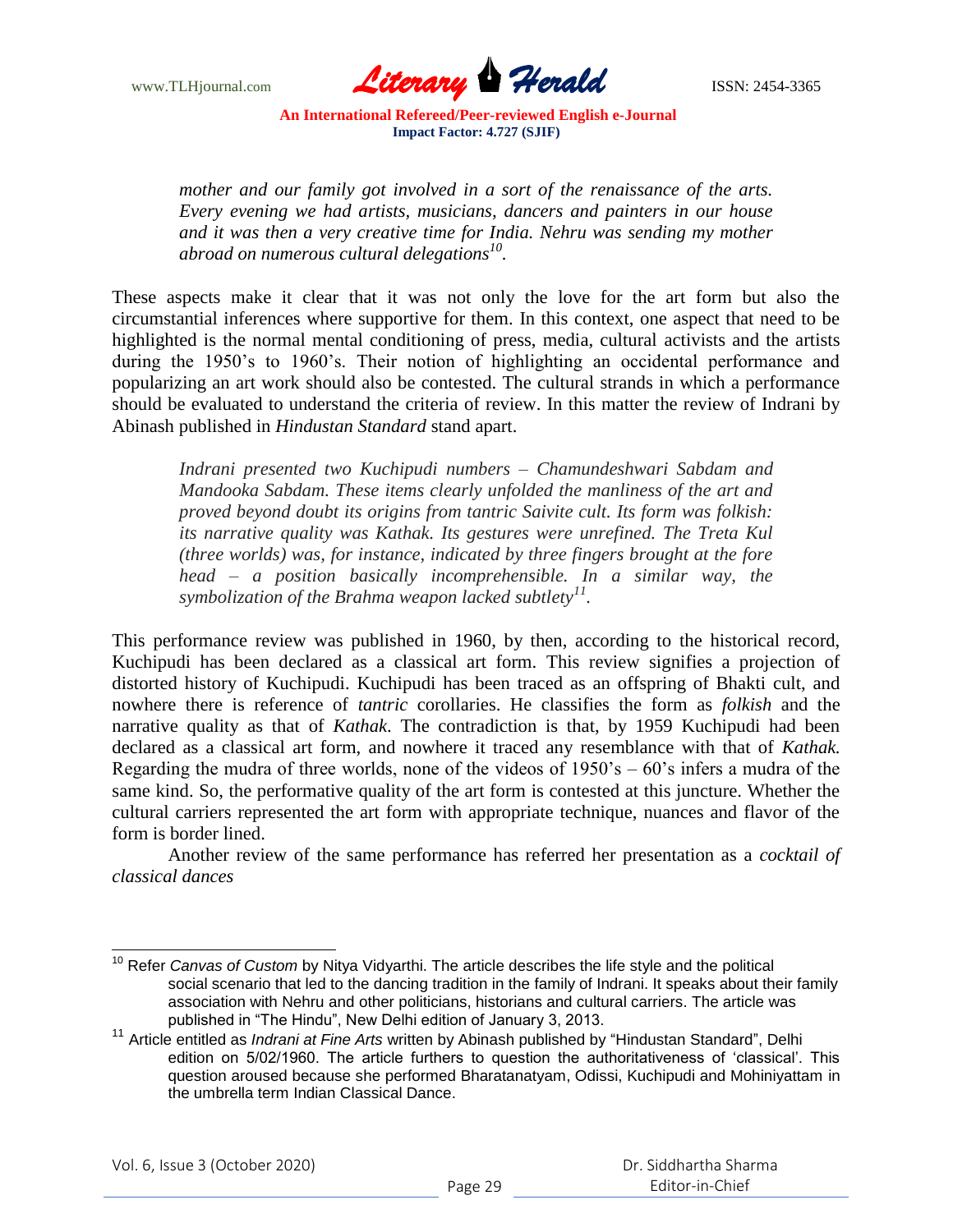

*In Kuchipudi, for instance, her footwork strongly smacked of Odissi. She rendered two Kuchipudi numbers – Chamundeswari Sabdam and Mandooka Sabdam. While the former suffered from lack of vigor, the latter was better. But the costume for the second number was incongruous. Korada Narasimha Rao, who recited the syllables for the first number has no musical voice and his utterances failed to match the virtuosity of this dance form<sup>12</sup>*

This review not only contest the performance quality of Indrani, but also the nattuvangam skills of Korada. This leads to the conclusion that the Orient viewed a palette of exotic extravaganza of East, which was exactly what they would have preferred to perceive. In the representation of the exotic extravaganza there was little space given to identify the quality of items. This could be substantiated with the theory of *Orientalism* by Said, he emphasizes the perception and understanding of representation of Orientalist. The representation of *East as exotic, feminine, weak and vulnerable.* 

On the other hand, when cultural carriers were selected to propagate an art form, native performers were long forgotten. Though Indrani had Korada as a native performer of Kuchipudi along with the group. The accolades that he achieved as a performer could be contested with the expanse of articles and interviews that voiced his excellence as compared to that of Indrani. There are few literary narratives that could be found regarding his contribution, where as he was selected as the best male dancer in the Jacob"s Pillow Festival. The major factor that the native artists lacked could be the communication skill. As the native performers were not well versed in English they might not have struck the chord. Another reason could be their contact points, since they lacked in communication skill, their performance arena was succumbed to their native area. As far as Kuchipudi is concerned, the art form was popular in the villages of Krishna District, were the traditional artistes were striving to find a place in the cultural map. The regional history of Kuchipudi in 1950"s – 60"s comprised of female artistes like Kanchanamala who performed and conversed in English, but their contact points could never reach them till Nehru. On parallel, there were convent educated women like Indrani who could take the art to overseas and perform it for global audience.

In this whole procedure, if the concept of the identity of a performing art tradition need to be valued and labelled, how would that be possible? According to the literary narratives, the different genres of performing traditions like Bharatanatyam, Kuchipudi, Odissi and Mohiniyattam were culminated as part of Indrani"s presentation. She used to entitle the whole presentation as *Indian Classical Dance*s. As an entire presentation, it might appeal good, but individually whether it fit into the frame work of its own genre is a question. This same point was mentioned in the review of Indrani"s performance at the Fine Arts Theatre that raised eyebrows of critics<sup>13</sup>. They have questioned her authoritativeness and juggling of one form to the other. The analysis of these reviews also throw light on the aspects of authenticity and

 <sup>12</sup> Refer *A Cocktail of Dances:* Times of India, Delhi published on 5/02/1960. This review has deconstructed the notion of performing pieces of different performing art traditions as Indian Classical dance.

 $13$  Ibid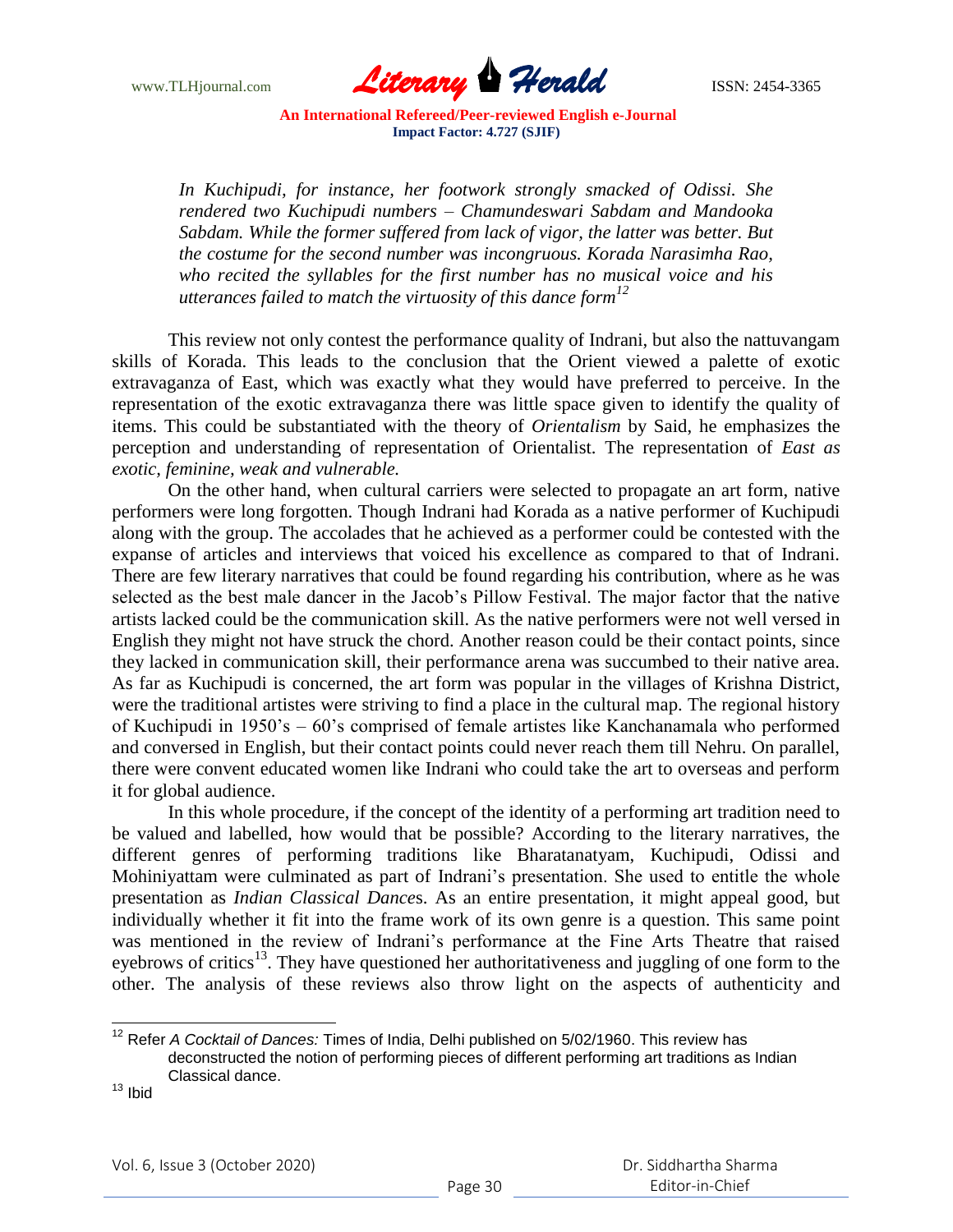

clumsiness that prevailed when the presentation is an amalgamation of many genres of performances on the same stage. There is no doubt that these performances make the audience aware of the existence of certain performing art traditions. But, the standards and authenticity of the performance would be skeptical.

When the oriental dancers were celebrated as the cultural carriers, the native performers were left unidentified in the native as well as global platform. The selection of performers like Indrani to represent India in a global platform could be a conscious effort to have a perfect stamp on the global cultural map. The orientalist view of Indian classical dance could be easily conveyed through Indrani as she maintained the aura in her physicality, language and communication. The native performers like Kanchanamala could not bring in the orientalist perception of aura and communication which denied them the lime light of global platform. For a nation that was re – defining and re – discovering a new realm globally, it was essential to have a signifier who would project Indianness and independence in its nationalist and feministic denotations.

*Dancers of the 50's – 80's blatantly used gender in negotiating performances, audiences and income. If dancers were not endowed with mango breasts, wasp waits and elephant hips, padding was built strategically into pre – sewn costumes. If dancers were dark skinned, a base make – up was applied to*  lighten the skin tone. The use of authentic silk and gold costumes and real *bridal jewelry still denote a full and loving offering/ sacrifice to the deity of the dance*

#### (Uttara, 2004:56)

This clearly emphasize the concept of a female dancer that was present in the Indian psyche at that period. Accordingly, Indrani perfectly fit into the category. The fair skinned – English speaking dancer was considered as an asset to highlight the Indian community globally. These ideological connotations were welcomed by the press and media alike. They celebrated the achievements of Indrani, and this is clearly perceived when she is identified as *Oriental Goddess<sup>14</sup>*. To imprint nation"s name in the global cultural map, Nehru might have thought to identify a dancer who could gratify the Orientalist ideology. Thus, a political authoritative indulgence could be perceived in projecting the artistes who satiate the Oriental ideology.

#### **Works Cited**

 $\overline{\phantom{a}}$ 

Coorlawala, Uttara Asha. "The Sanskritized Body." *Dance Research Journal*, vol. 36, no. 2, 2004

Kamath, Harshita Mruthinthi. *Conclusion: Rewriting the Script for Kuchipudi Dance.* 

Vol. 6, Issue 3 (October 2020)

<sup>&</sup>lt;sup>14</sup> Refer *In her Mother's Footsteps: Indrani completes Triumphant US tour.* This article was published in American Reporter on 7/09/1960. This article states that Indrani was referred like this by the dance critics of New York